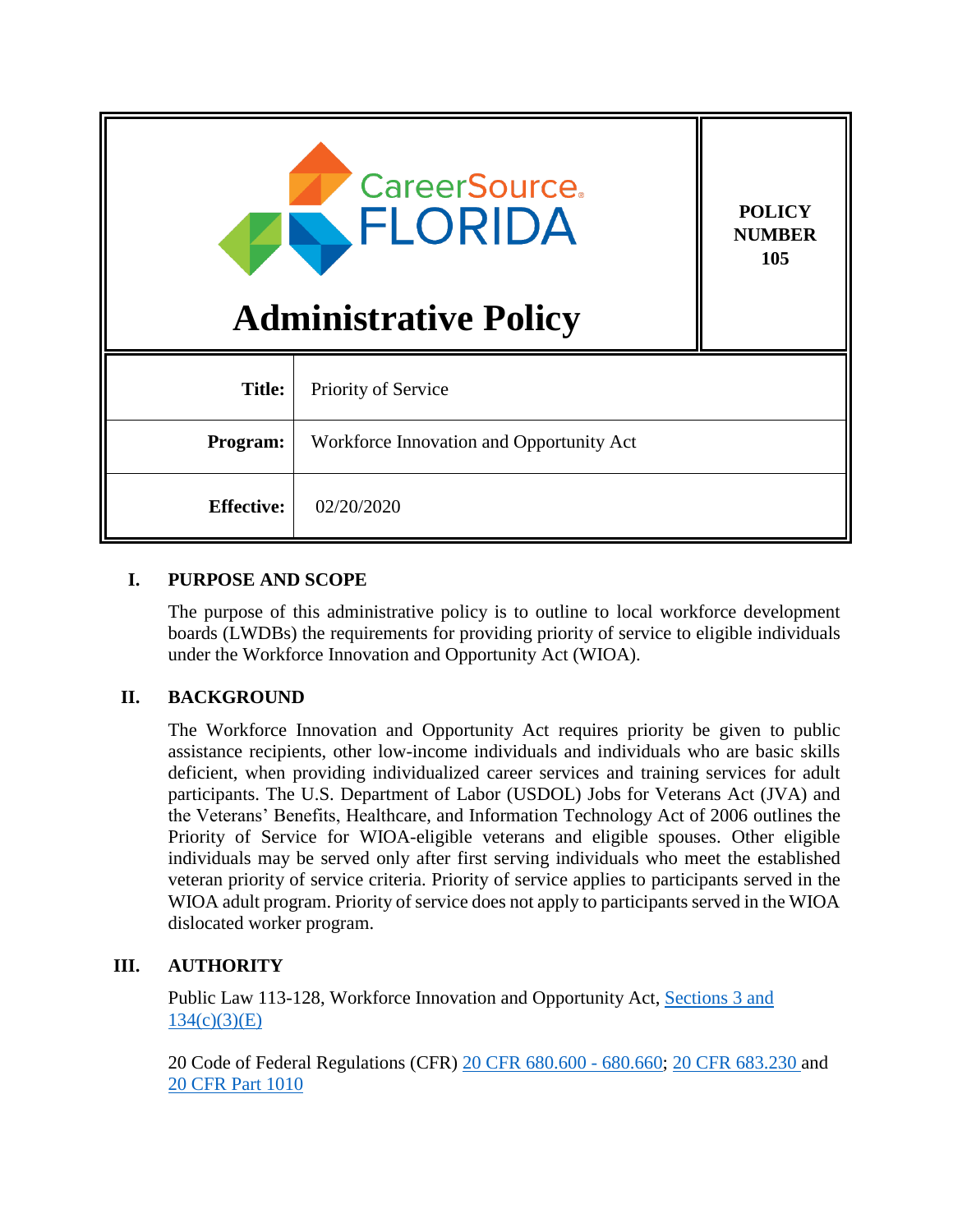## [Title 38, United States Code \(U.S.C.\)](https://www.govinfo.gov/content/pkg/USCODE-2018-title38/pdf/USCODE-2018-title38-partIII-chap42-sec4213.pdf) 4213

[Training and Employment Guidance Letter](https://wdr.doleta.gov/directives/corr_doc.cfm?docn=3851) (TEGL) No. 19-16 and [TEGL 10-09](https://wdr.doleta.gov/directives/corr_doc.cfm?DOCN=2816)

[Section 445.004,](http://www.leg.state.fl.us/statutes/index.cfm?App_mode=Display_Statute&Search_String=&URL=0400-0499/0445/Sections/0445.004.html) Florida Statutes

## **IV. POLICIES AND PROCEDURES**

Priority of service means adults who meet the criteria outlined in this administrative policy must be served before other persons for the receipt of individualized career services and training services.

### **A. Statutory Priority for Adult Funds**

WIOA focuses on serving individuals with barriers to employment and ensures access to these services on a priority basis. LWDBs must give priority for the provision of individualized career and training services in the following sequential order:

- 1. Recipients of public assistance.
- 2. Low-income individuals. Payments for unemployment compensation, child support payments and old-age survivors' insurance are not excluded from income calculations for determining if an individual is low income.
- 3. Individuals who are basic skills deficient.

### **B. Veteran and Adult Priority of Service**

Veterans and eligible spouses receive priority of service for all USDOL-funded job training programs, which include WIOA programs. However, when programs are statutorily required to provide priority for a particular group, such as the WIOA priority for adult funds described above, priority must be provided in the order described below. Veterans who receive priority of service must meet all WIOA adult program eligibility requirements. For income-based eligibility determinations, amounts paid while on active duty or paid by the Department of Veterans Affairs (VA) for vocational rehabilitation, disability payments, or related VA-funded programs cannot be considered income for eligibility purposes.

LWDBs must ensure veterans and eligible spouses are made aware of their eligibility to priority of service, the full array of workforce programs and services available to them, and any applicable eligibility requirements for those programs and services.

Priority of service must be provided to eligible WIOA adult program participants in the following order:

1. Veterans and eligible spouses who are also recipients of public assistance, other low-income individuals, including the underemployed, or individuals who are basic skills deficient.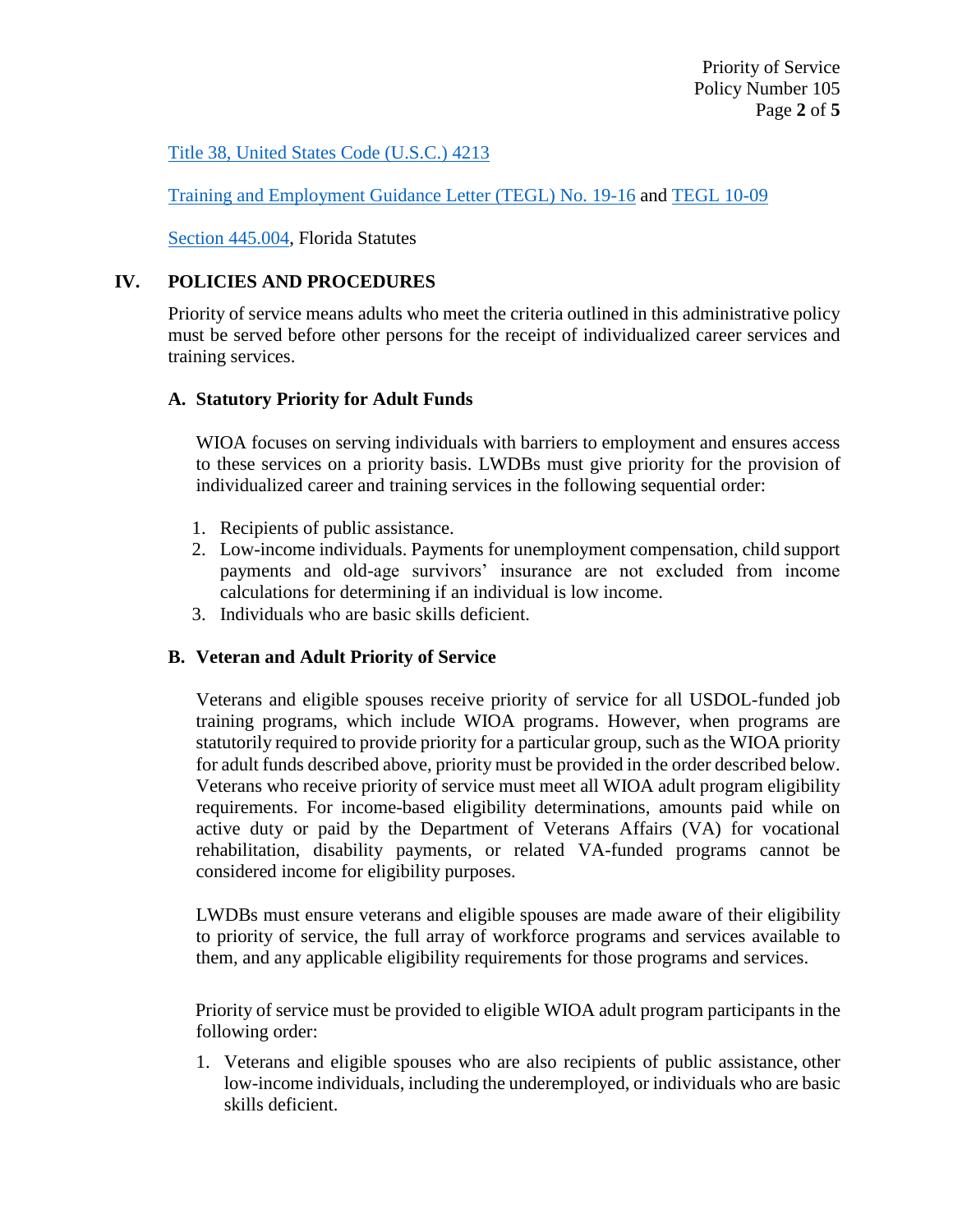- 2. Individuals who are not veterans or eligible spouses who are included in the groups given WIOA priority selection criteria, (public assistance recipient, other lowincome individuals including underemployed or basic skills deficient).
- 3. All other veterans and eligible spouses who are not included in the WIOA priority groups (see above items 1 and 2).
- 4. Other individuals who do not meet the statutory priority, but who are identified as priority populations established by the Governor and/or local workforce development boards.
- 5. Other individuals who do not meet the statutory priority and who do not meet the Governor's or local workforce development board's discretionary priority, but who do meet the WIOA adult program eligibility.

## **C. Veterans' Registration in Employ Florida**

A veteran's self-registration in the state's management information system, Employ Florida, will automatically record service code 089 - Notification of Veterans Priority of Service. Veterans and individuals who register in Employ Florida, or who are entered in Employ Florida by staff must be advised of their eligibility to priority of service and the code 189 must be entered on the service plan screen by staff. The 089 and 189 service codes are priority of service indicators.

### **D. Local Operating Procedures**

Local operating procedures guide how LWDBs operationalize policies related to their priority of services. Each LWDB must develop LOPs that at a minimum:

- 1. Establish standardized procedures for implementing priority of service for WIOA Adult Program participants.
- 2. Provide comprehensive, customer‐driven and seamless priority of services that offers adults, veterans and eligible spouses a full range of employment and training services.
- 3. Establish a process to identify additional priority individuals who are eligible to receive priority of service and ensure the process is consistent with priority of service for veterans and the provisions of WIOA.
- 4. Any additional priority populations identified by the LWDB or the state should be reflected in WIOA local area plan(s).

### **E. State and Local Monitoring**

Services and activities provided under WIOA must be monitored annually for compliance by the Department of Economic Opportunity (DEO). DEO will monitor the requirements outlined in this policy and local operating procedures. Additionally, LWDBs must establish monitoring policies and procedures that include, at minimum:

1. The roles of the employer, participant and LWDB staff; and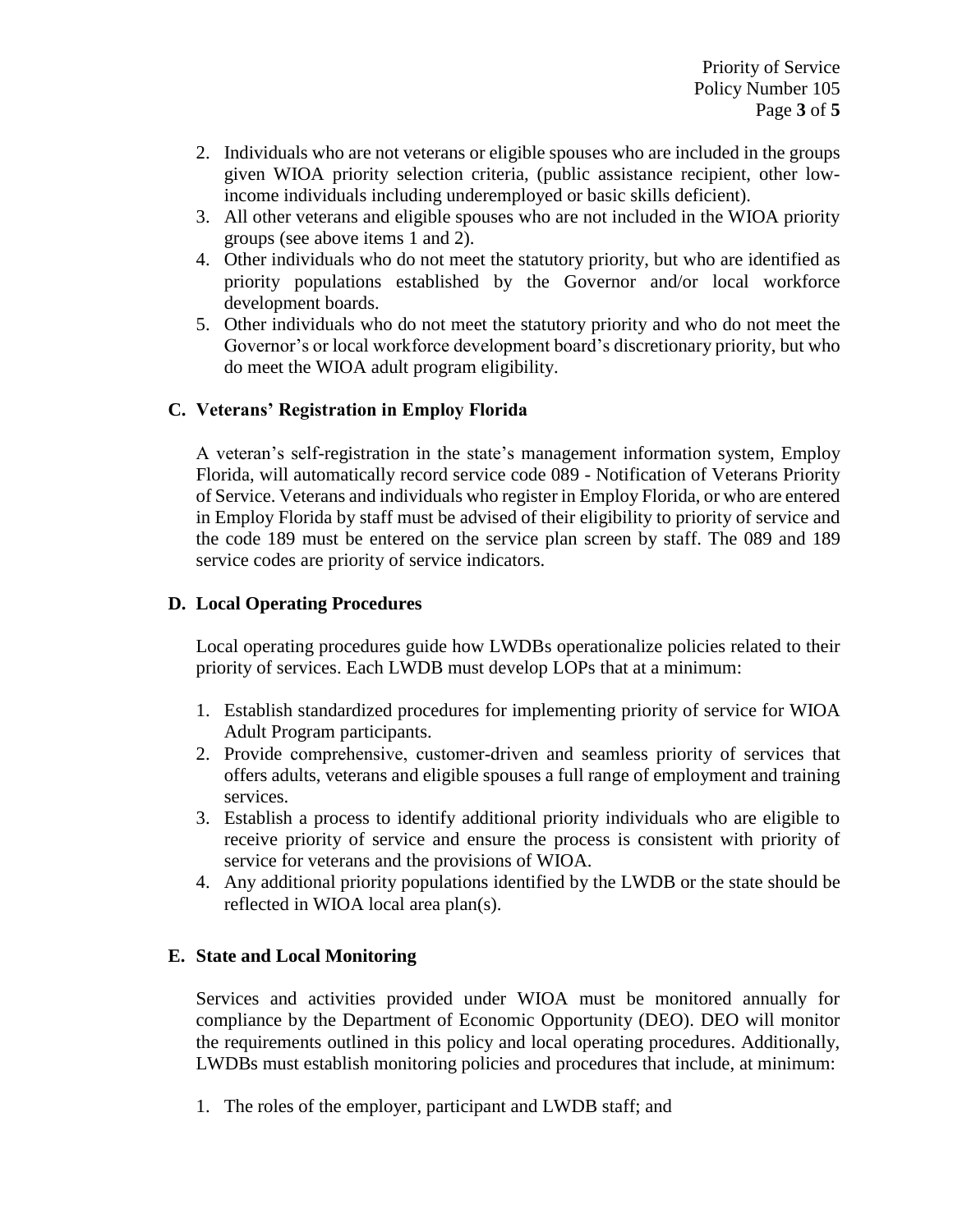2. Monitoring procedures of employers and worksites to ensure all parties are and remain in compliance.

LWDBs must ensure participating employers agree to cooperate with monitoring efforts by the state and/or LWDB and adhere to all other applicable local, state and federal rules and regulations.

## **V. DEFINITIONS**

- 1. **Basic Skills Deficient** An individual who is unable to compute or solve problems, or read, write, or speak English at a level necessary to function on the job, in the individual's family or in society.
- 2. **Eligible Spouse** The spouse of:
	- a. Any veteran who died of a service-connected disability;
	- b. Any member of the Armed Forces serving on active duty who, at the time of application for the priority, is listed in one or more of the following categories and has been so listed for a total of more than 90 days:
		- i. Missing in Action;
		- ii. Captured in line of duty by a hostile force; or
		- iii. Forcibly detained or interned in line of duty by a foreign government or power;
	- c. Any veteran who has a total disability resulting from a service‐connected disability, as evaluated by the Department of Veterans Affairs;
	- d. Any veteran who died while a disability was in existence.
- 3. **Low Income** An individual who:
	- a. Receives, or in the past six months has received, or is a member of a family that is receiving or in the past six months has received, assistance through the Supplemental Nutrition Assistance Program (SNAP) established under the Food and Nutrition Act of 2008 (7 U.S.C. 2011 et seq.), the program of block grants to States for Temporary Assistance for Needy Families (TANF) program under part A of title IV of the Social Security Act (42 U.S.C. 601 et seq.), or the Supplemental Security Income program established under title XVI of the Social Security Act (42 U.S.C. 1381 et seq.), or state or local income-based public assistance;
	- b. Is in a family with total family income that does not exceed the poverty line; or 70 percent of the Lower Living Standard Income Level;
	- c. Is a homeless individual (as defined in section 41403(6) of the Violence Against Women Act of 1994 (42 U.S.C. 14043e–2(6)), or a homeless child or youth (as defined under section 725(2) of the McKinney-Vento Homeless Assistance Act (42 U.S.C. 11434a (2));
	- d. Receives or is eligible to receive a free or reduced-price lunch under the Richard B. Russell National School Lunch Act (42 U.S.C. 1751 et seq.);
	- e. Is a foster child for whom state or local government payments are made; or